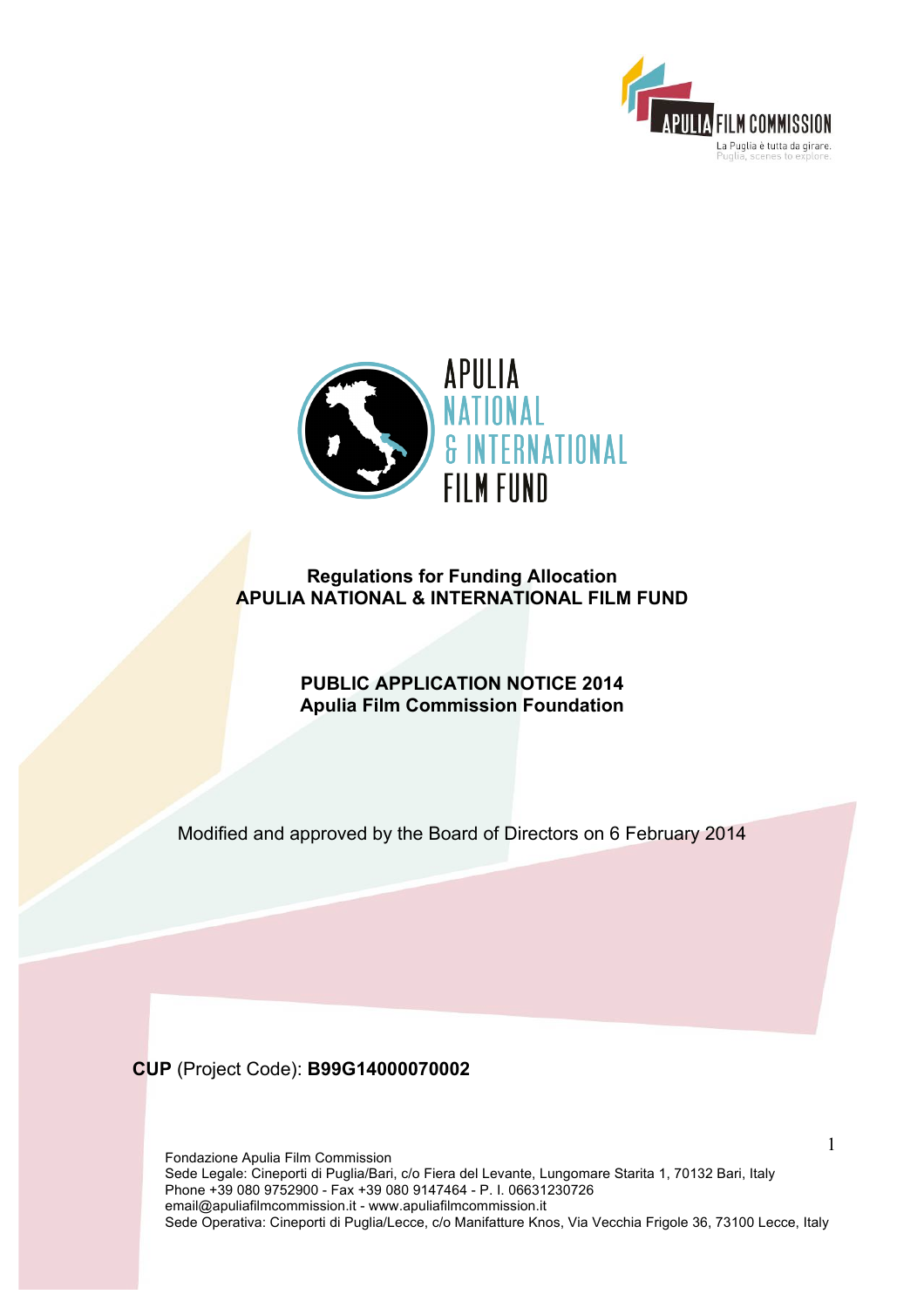

### **SUMMARY**

# **Type of grant**

Public tender application for free grants while total funding budget resources of €1,850,000 are still available.

### **Who can apply**

Italian, European and non-European audiovisual, film and TV production companies.

### **Eligible projects**

- full-length feature and animation films (min. 75 mins)
- TV/internet films, fiction and animation (min. 75 mins)
- TV/internet series, fiction and animation (min. 100 mins)
- documentaries or docu-fictions
- fiction or animation shorts (max. 20 mins)
- other formats (all film types not included in the previous categories, with the exception of commercials and TV programmes)

# **Application requirements**

Financial funding guarantees at the time of application as follows:

- 60% for full length films, TV/internet films, TV/internet series (also animation)
- 30% for documentaries and docu-fictions
- 30% for shorts (also animation)
- 40% for other formats

### **Selection criteria**

The AFC Foundation Board assesses projects within 60 days and bases evaluation on a project's artistic and technical qualities, assigning a score up to a maximum of 100. Projects which are awarded a score of 70 or more will be considered for funding.

### **Amount of funding and maximum grant available**

- for full-length feature films, TV/internet films, TV/internet series (also animation), 25% of the budget spent in Apulia (net of VAT), up to a maximum of €250,000
- for documentaries or docu-fictions, 50% of the budget spent in Apulia (net of VAT), up to a maximum of €40,000
- for fiction or animation shorts, 70% of the budget spent in Apulia (net of VAT), up to a maximum of €20,000
- for other projects, 40% of the budget spent in Apulia (net of VAT), up to a maximum of €40,000.

**Accumulation with other AFC Foundation grants** The grant is accumulable with all other types of AFC Foundation funding, except the Apulia Regional Film Fund.

> Fondazione Apulia Film Commission Sede Legale: Cineporti di Puglia/Bari, c/o Fiera del Levante, Lungomare Starita 1, 70132 Bari, Italy Phone +39 080 9752900 - Fax +39 080 9147464 - P. I. 06631230726 email@apuliafilmcommission.it - www.apuliafilmcommission.it Sede Operativa: Cineporti di Puglia/Lecce, c/o Manifatture Knos, Via Vecchia Frigole 36, 73100 Lecce, Italy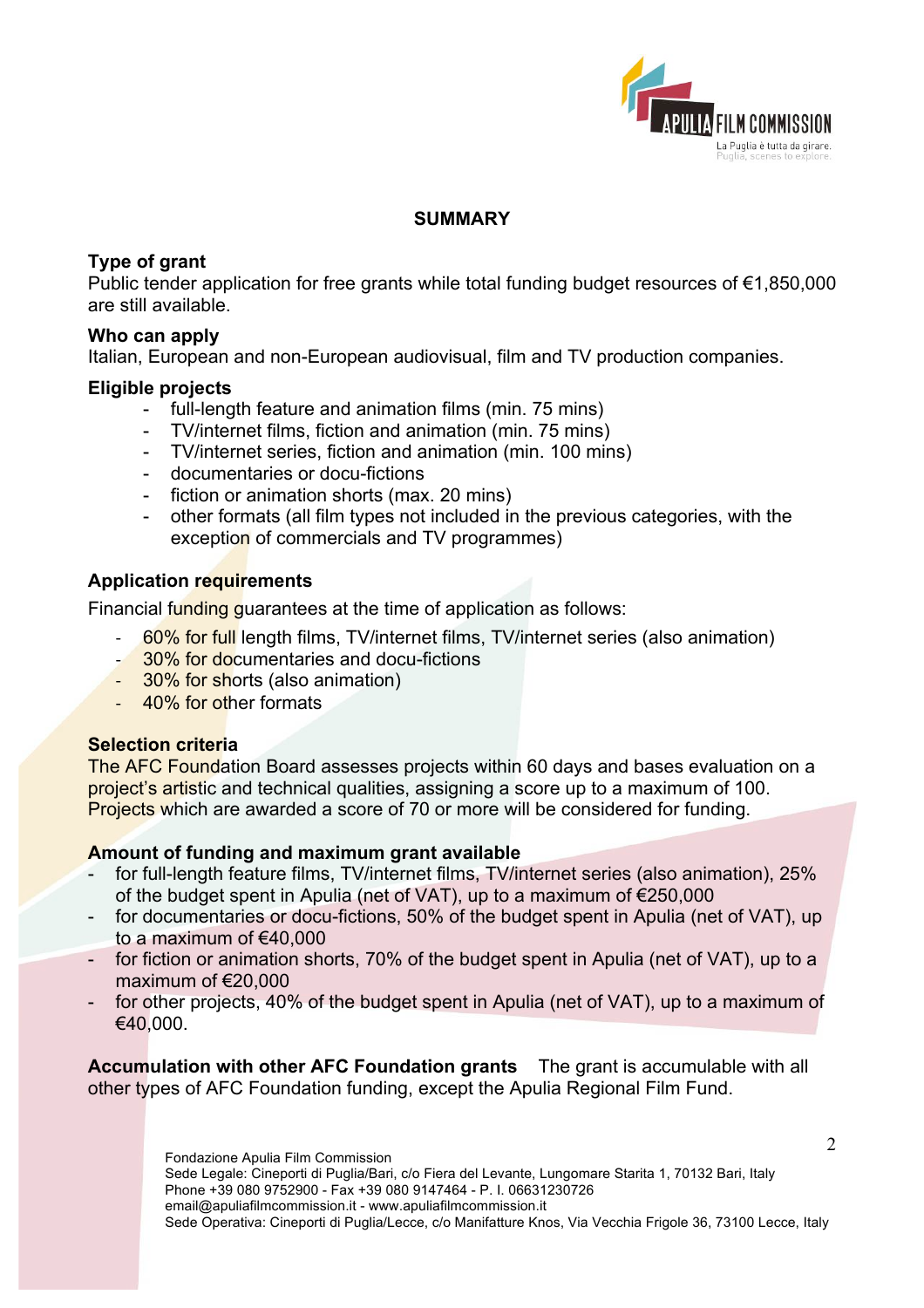

### **Introduction**

The Apulia Film Commission Foundation (AFC), set up under Regional Law 6/2004 art.7, is to allocate part of its annual resources for 2014 to national and international audiovisual, film and TV production companies*.* This fund assigns direct financial support in the form of a free grant towards the production costs of audiovisual projects made in any media format and created for any distribution chain that are produced (partly or entirely) in Apulia.

In accordance with European Commission regulations issued in the EU statement of 15 November 2013, the total amount of grant available, taking into account all other forms of funding (including tax credit) may not exceed 50% of the total production budget. This rises to 60% in the case of co-productions financed by more than one member state in which there are producers from more than one member state. Complex audiovisual productions<sup>1</sup> and co-productions from countries on the DAC list of the  $OECD<sup>2</sup>$  are not subject to these limits.

#### **1. Who may apply**

Funding is available for:

- a. Italian audiovisual, film and TV production companies registered with principal code ATECO 2007 n. 59.1 at the Ministry of Cultural Heritage and Activities' Directorate General for Films. These may be sole or co-producers for the film project or executive producers contracted to the film production company;
- b. EU audiovisual, film and TV production companies with an equivalent classification to Eurostat NACE n. 59.1 as principal code. These must have a majority stake in the applying film project as well as proof of at least one completed film project of the same type;
- c. Non-EU audiovisual, film and TV production companies with a majority stake in the applying film project as well as proof of at least one completed film project of the same type;

presenting projects within the following categories:

- full-length feature or animation films (min. 75 mins)
- TV/internet feature or animation films (min. 75 mins)
- TV/internet fiction or animation series (min. 100 mins)
- Documentaries or docu-fictions
- Fiction or animation shorts (max. 20 mins)
- Other formats (all film types not included in the previous categories, with the exception of commercials and TV programmes)

 <sup>1</sup> "Complex films" are those with over 70 points in the following categories; primary and secondary film projects, documentaries, shorts, projects produced by Italian state-recognised film schools and films of cultural interest.<br><sup>2</sup> http://www.oecd.org/dac/stats/daclistofodarecipients.htm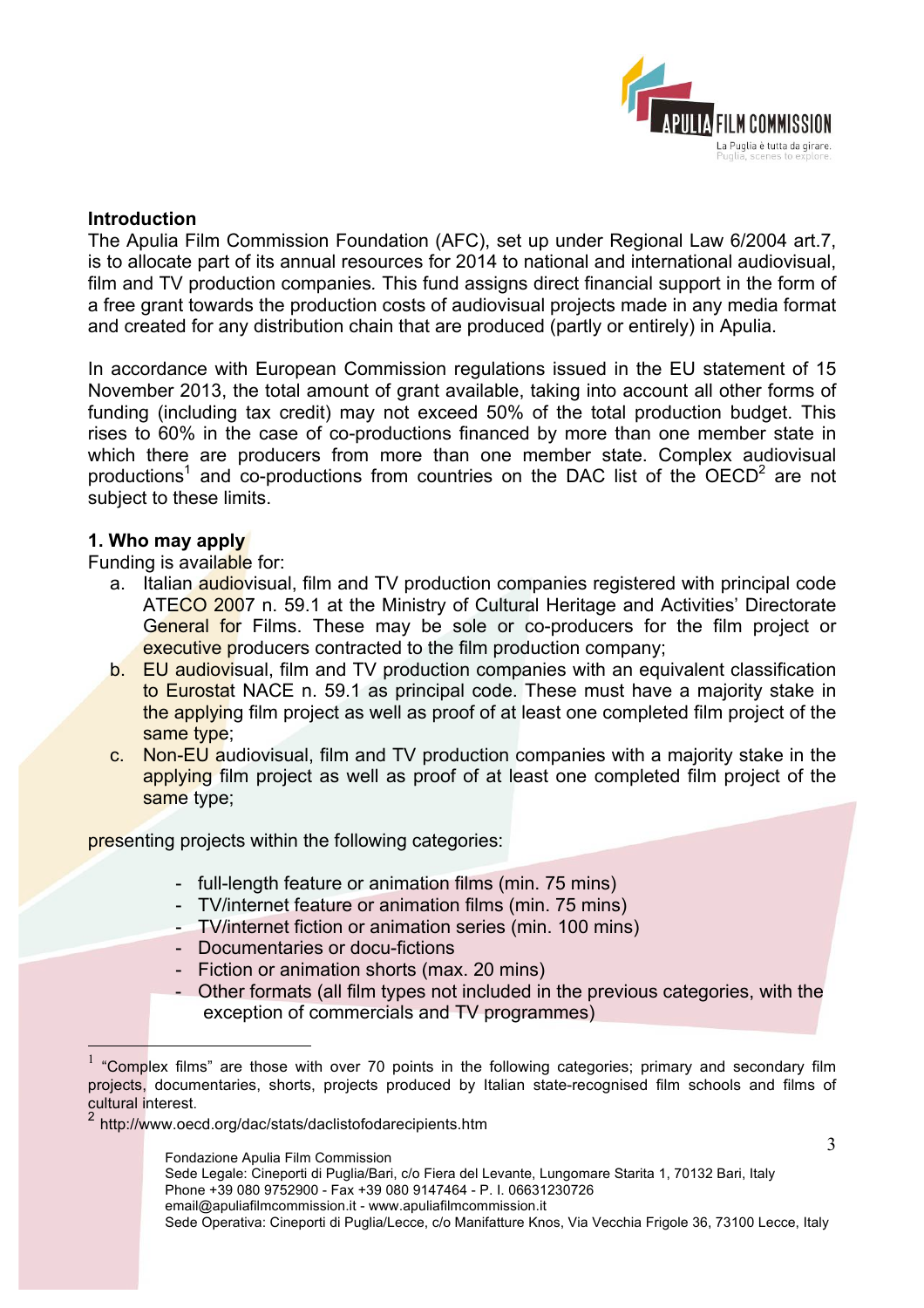

Film projects must be clearly set (entirely or partially) in Apulia, except for animation films.

Except in exceptional and justifiable cases, applicants will be denied funding where the applicant has not settled invoices pertaining to suppliers or outstanding payments or wages to be made to cast and crew for film projects produced previously in Apulia or has not completed any previous projects which received funding from an AFC Foundation grant.

### **2. Funds available**

The allocation of funds is dependent on the availability of resources at the time of application. The total budget for 2014 is **€1,850,0003** and each film project may receive a maximum grant of:

- **€ 250,000** for full-length fiction films, TV/internet films and TV/internet series
- **€ 40,000** for documentaries and docu-fictions
- **€ 20,000** for shorts
- **€ 40,000** for other formats (all film types not included in the previous categories, with the exception of commercials and TV programmes

The grant is accumulable with the AFC Foundation's Apulia Development Film Fund and Apulia Hospitality Film Fund, but not the Apulia Regional Film Fund.

### **3. Selection criteria and allocation of funds**

The Board will consider projects from production companies which present a budget plan, including relative contracts, that certifies a **minimum overall project financial funding guarantee** of:

- a. **60%** for full length films, TV/internet films, TV/internet series
- b. **30%** for documentaries and docu-fictions
- c. **30%** for shorts (also animation)
- d. **40%** for other formats.

 $\overline{a}$ 

Full-length films, TV/internet films and TV/internet series must also be in possession of a **contract** with a distributor, broadcaster or video-on-demand web platform.

Applications will be examined by the AFC Foundation Board whose final, indisputable decision will be made and communicated **within sixty days of receipt of applications**. The Board's decision will be aided by the pertinent but non-binding opinions of two film experts, critics or historians.

<sup>&</sup>lt;sup>3</sup> The AFC Foundation reserves the right to increase funding if there is a surplus of resources or other forms of saving have been made.

Fondazione Apulia Film Commission Sede Legale: Cineporti di Puglia/Bari, c/o Fiera del Levante, Lungomare Starita 1, 70132 Bari, Italy Phone +39 080 9752900 - Fax +39 080 9147464 - P. I. 06631230726 email@apuliafilmcommission.it - www.apuliafilmcommission.it Sede Operativa: Cineporti di Puglia/Lecce, c/o Manifatture Knos, Via Vecchia Frigole 36, 73100 Lecce, Italy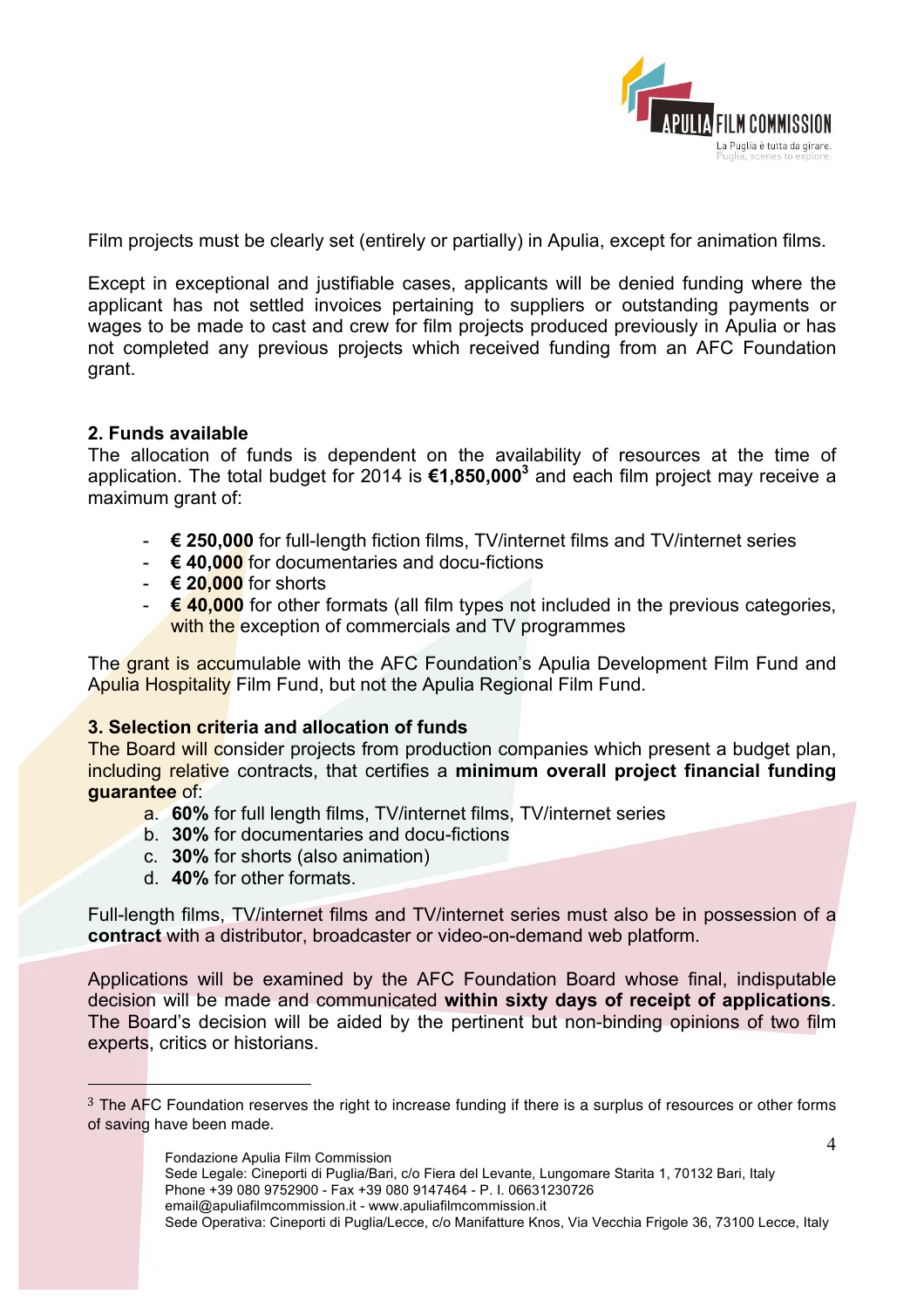

5

Once application requirements have been confirmed, the Board will evaluate film projects based on the following criteria:

- A. **Artistic mark**  maximum 60 points based on:
	- a) originality of story (20 points)
	- b) quality of writing (20 points)
	- c) solidity of narrative structure (20 points)
- B. **Technical mark**  maximum 40 points:

validity of technical and technological aspects of the film project: consistency of the artistic features with production and financial aspects and economic and employment impact on the local area.

Projects which have been previous beneficiaries of the Apulia Development Film Fund are entitled to an additional 10 points as part of their final mark.

Projects which obtain **a minimum mark of 70 points** out of 100 will be eligible for funding as follows:

- **25%** of the budget spent in Apulia (net of VAT) for **full-length films, TV/internet films, TV/internet series**;
- **50%** of the budget spent in Apulia (net of VAT) for **documentaries / docu-fictions**;
- **70%** of the budget spent in Apulia (net of VAT) for **shorts;**
- **40%** of the budget spent in Apulia (net of VAT) for **other project types**.

The **Board reserves** the right to request further information or additional documentation from applicants.

Public notice of the results of applications will be published on the website www.apuliafilmcommission.it in the Apulia National and International Film Fund section. If an application is successful, the Apulia Film Commission will draw up a contractual agreement with the applicant in line with a Board resolution.

Decisions made by the Board of Directors are final and irrevocable.

### **4. Application procedures**

All applications for funding must be made **before the start of production** on a signed copy of the attached application form and include the following (failure to comply with these conditions will invalidate applications):

- Budget plan, attaching relative contracts, which certify the **minimum project financial funding guarantee** as follows:
	- a.  $60\%$  for full length films, TV/internet films, TV/internet series<sup>4</sup>;
	- b. 30% for documentaries / docu-fictions;
	- c. 30% for shorts;

<sup>4</sup> For these types of projects, applicants must be in possession of at least one of the following contracts: distribution contract, broadcaster contract, video-on-demand web platform contract.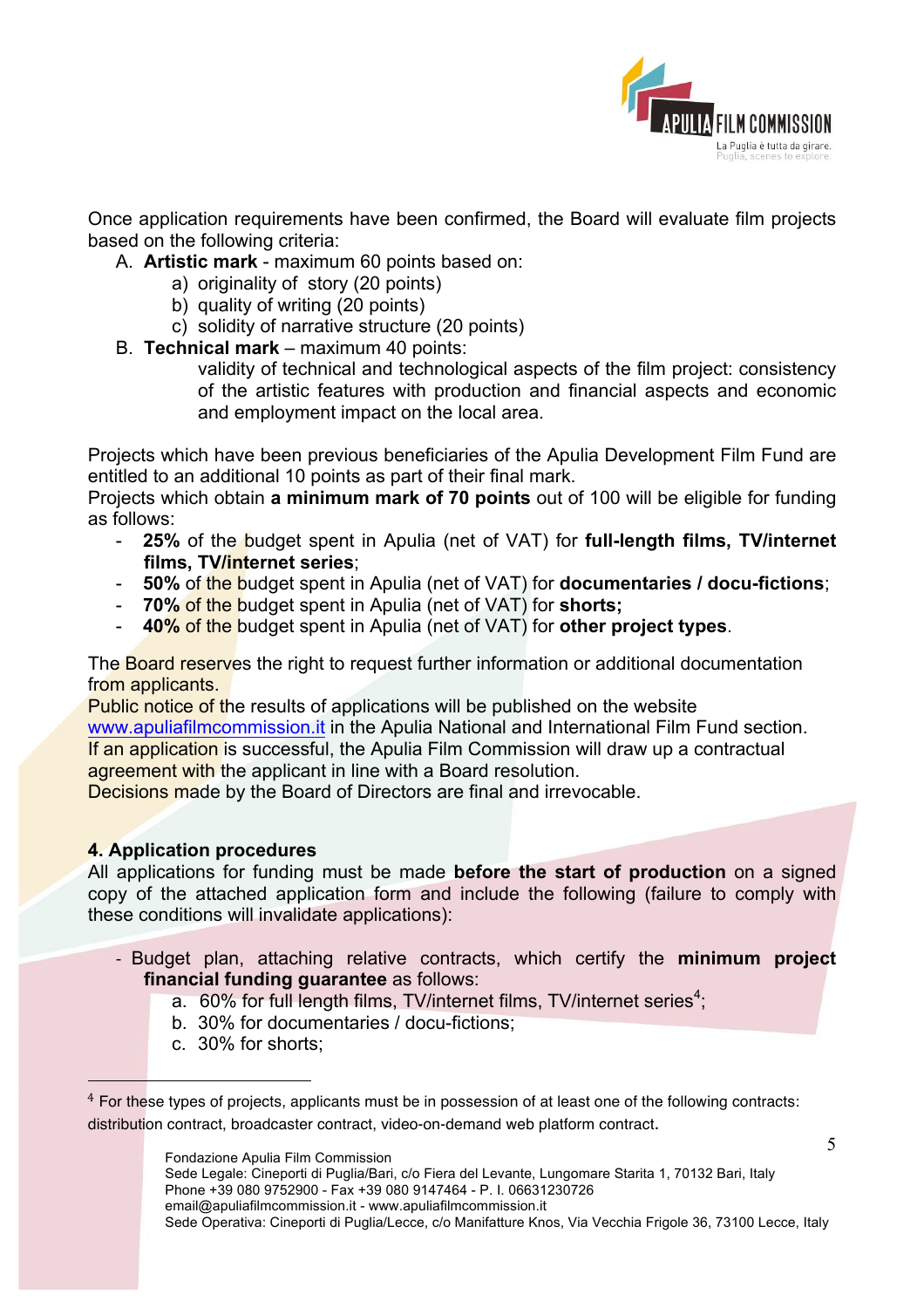

6

d. 40% for other formats.

In cases where an applicant's budget plan indicates a **direct financial shareholding** of the company within the project's minimum funding guarantee, a bank document (dated as per the application) must be provided, certifying the availability of the amount indicated by the production company: cash assets, third party resources, loans to repay (e.g. mortgages).

- contract with a distributor, broadcaster or video-on-demand web platform for fulllength films, TV/internet films and TV/internet series;
- company profile of the applicant<sup>5</sup> and all other parties involved in the production (coproducers or executive producers);
- any co-production or executive production contracts;
- detailed budget estimate (above and below the line costs) for the complete film project;
- detailed budget estimate (above and below the line costs) for expenditure incurred in Apulia;
- certificate of registration of film companies at the Ministry of Cultural Heritage and Activities' Directorate General for Films;
- copy of Certificate of Incorporation or Foundation Deed and copy of the statute, where required by law;
- photocopy of ID document and tax code of legal representative of applying production company;
- DVD of most recent projects completed by production company and director;
- storyline, synopsis and screenplay;
- filmography of writer(s);
- filmography of producer;

- profile of cast and crew, highlighting local professionals hired or to be selected, excluding extras, special appearances and trainees;
- receipt of bank draft for €244 (incl. VAT) as reimbursement for AFC secretarial duties for full-length films, TV/internet films and TV/internet series or €122 (incl. VAT) for documentaries and docu-fictions, shorts and other project types. An invoice will be issued for this payment

In cases where applications are incomplete or missing requirements, the AFC Foundation will contact the applicant by PEC to request the additional material. In light of this, it is stressed that only completed applications can be considered for Board evaluation.

<sup>5</sup> Non-Italian production companies must indicate proof of at least one other completed film project of the same type as that applying for funding.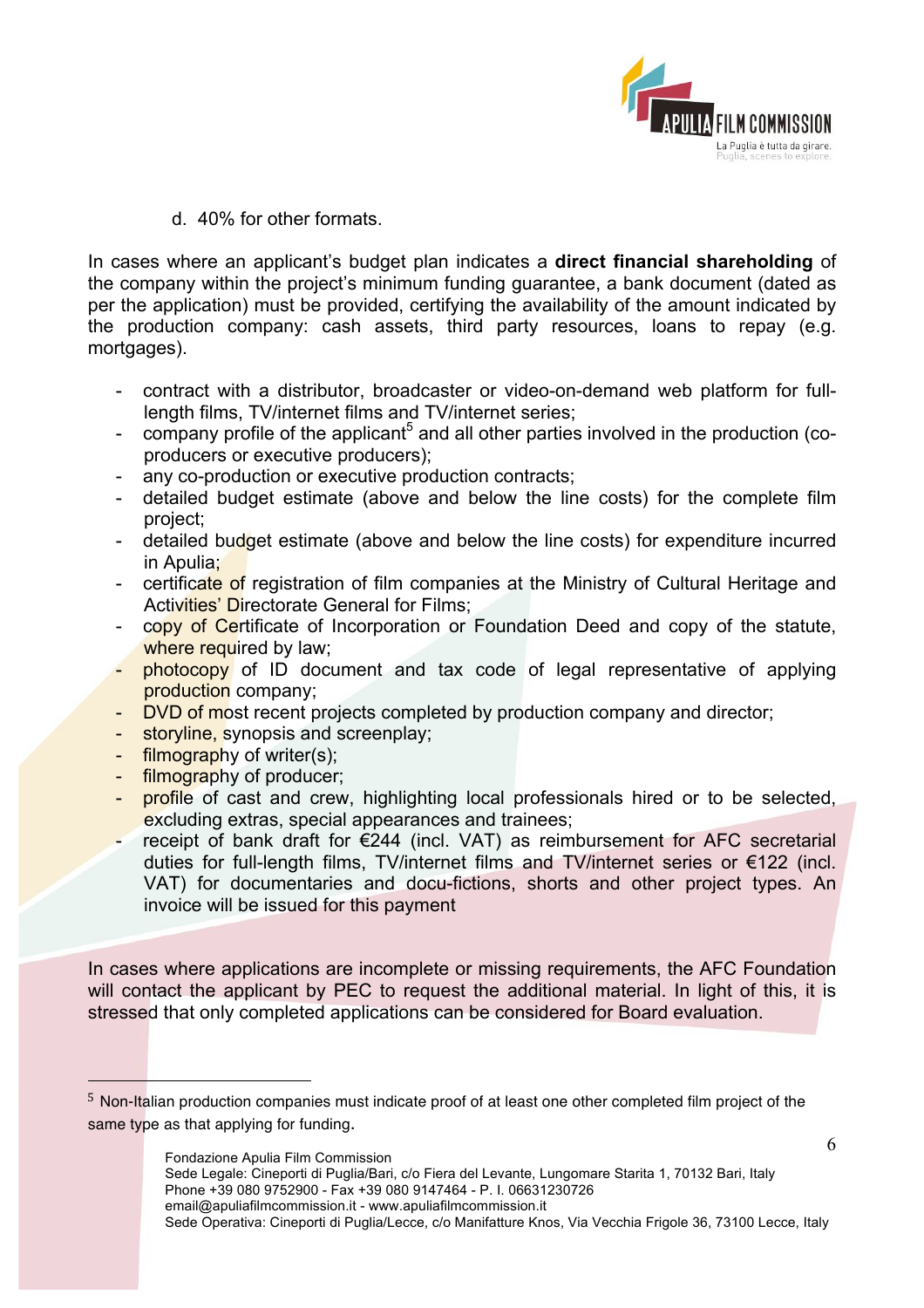

A production company may only apply for this grant with a maximum of **three projects per year** and may not apply for further funding from the AFC Foundation for second and third projects before receiving the Board's decision on the previous application.

Production companies which were **unsuccessful in previous** applications for the Apulia National Film Fund are **exempt from the secretarial reimbursement charge** but must however **re-present their application** as set out in this public notice.

The Apulia Film Commission will not consider stories, adaptations or screenplays which incite violence or encourage racism, political hatred, sexism or discrimination of any kind Applications must be sent by PEC e-mail for Italian production companies or by other systems of certified mail (REM - registered electronic mail) for foreign production companies to the following address:

email@pec.apuliafilmcommission.it

The subject of the e-mail must state the following text: "**Application for Apulia National & International Film Fund"**

The bank draft should be made out as follows:

Fondazione Apulia Film Commission San Paolo Banco di Napoli – Ag. 2 – Bari IBAN: IT 19 D 01010 04002 100000001503 Reason for payment: "**Reimbursement of expenses for Apulia National & International Film Fund application"**.

# **5. Allowable expenses**

Expenses **after VAT** are only permitted when incurred in the following circumstances:

- production management, acting personnel, production, direction, technical staff, skilled manual workers;
- wardrobe, set design, studio stages and set building, real-life interior and exterior scenes, technical equipment or vehicle hire, transport, film, film processing, editing, insurance, general rental, catering, hotels.

Costs incurred in Apulia refer only to the payslips of personnel **resident** in the Apulia region or invoices from suppliers with both **head office and operating branches** in Apulia. The following categories are **not allowable expenses**:

- invoices from suppliers which only have operating branches in Apulia;
- invoices from sub-contractors of goods or non-owners of hired goods;

Fondazione Apulia Film Commission Sede Legale: Cineporti di Puglia/Bari, c/o Fiera del Levante, Lungomare Starita 1, 70132 Bari, Italy Phone +39 080 9752900 - Fax +39 080 9147464 - P. I. 06631230726 email@apuliafilmcommission.it - www.apuliafilmcommission.it Sede Operativa: Cineporti di Puglia/Lecce, c/o Manifatture Knos, Via Vecchia Frigole 36, 73100 Lecce, Italy

7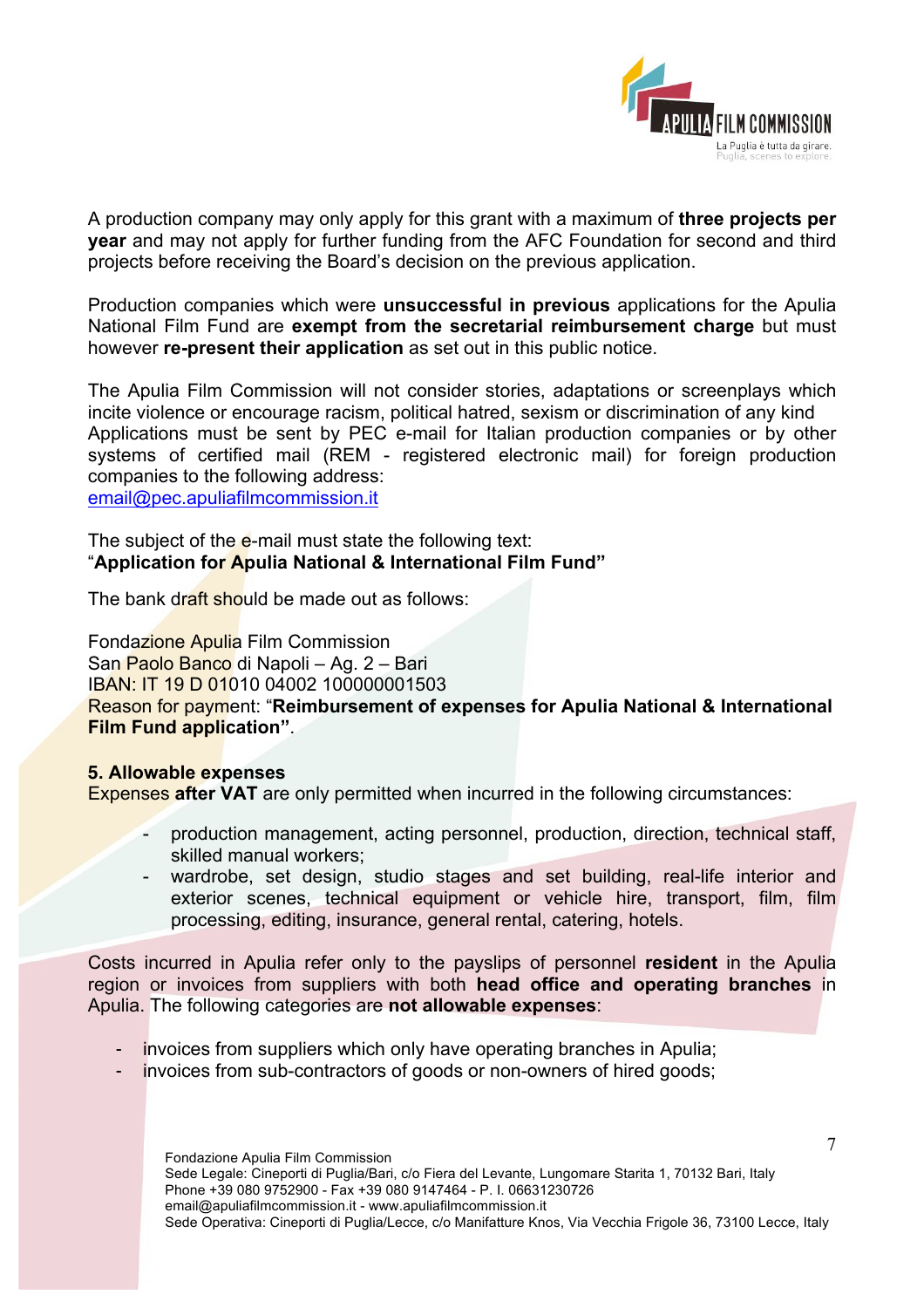

- invoices from Apulian travel agents or tour operators for entire costs of travel, accommodation facilities with head offices outside Apulia, etc. Fees charged by the Apulian agency or operator are deemed allowable.

**Above the line costs incurred in Apulia** may be claimed up to **a maximum amount of**:

- **€ 100,000** (net of VAT) for full-length films, TV/internet films, TV/internet series;
- **€ 40,000** (net of VAT) for documentaries and docu-fictions;
- **€ 10,000** (net of VAT) for shorts;
- **€ 20,000** (net of VAT) for other project types.

# **6. Production company obligations**

As part of funding regulations, the beneficiary and its producers (as well as the owners of the film rights) are obliged to:

- a. send funding applications before the start of production;
- b. deliver the completed project in DVD format to the AFC Foundation, together with a full financial report, **within the following time periods**:
	- 18 months from the Board's decision to allocate funding for full-length films, TV/internet films, TV/internet series, documentaries and docu-fictions. Failure to comply will result in the withdrawal of funding;
	- **12 months from the Board's decision** to allocate funding for shorts and other project types. Failure to comply will result in the withdrawal of funding;
- c. adhere to current regulations regarding social security contributions, medical assistance and workplace insurance for technical and artistic staff hired, including temporary staff, with clear reference to the payment of all legally required contributions;
- d. comply with law no. 136 (passed on 13 August 2010), "Extraordinary anti-mafia legislation and government authority for anti-mafia regulations" (Official Gazzette no.196, 23 Aug 2010);
- e. send a copy of the contract, to be signed and counter-signed by the legal representative of the beneficiary production company;
- f. send, by e-mail, before the start of production preparation:
	- a pre-production programme;
	- a complete list of cast and crew (highlighting Apulian personnel);
	- a complete list of suppliers (highlighting Apulian suppliers);
- g. send, by e-mail, before the start of production (including any updated information during shooting):
	- a complete production plan;
	- a complete list of cast and crew (highlighting Apulian personnel and actors);
	- a complete list of suppliers (highlighting Apulian suppliers);
		- a complete list of locations to be used (highlighting Apulian locations);
	- h. during filming, to send daily production shooting schedules by e-mail;

Fondazione Apulia Film Commission

Sede Legale: Cineporti di Puglia/Bari, c/o Fiera del Levante, Lungomare Starita 1, 70132 Bari, Italy Phone +39 080 9752900 - Fax +39 080 9147464 - P. I. 06631230726 email@apuliafilmcommission.it - www.apuliafilmcommission.it Sede Operativa: Cineporti di Puglia/Lecce, c/o Manifatture Knos, Via Vecchia Frigole 36, 73100 Lecce, Italy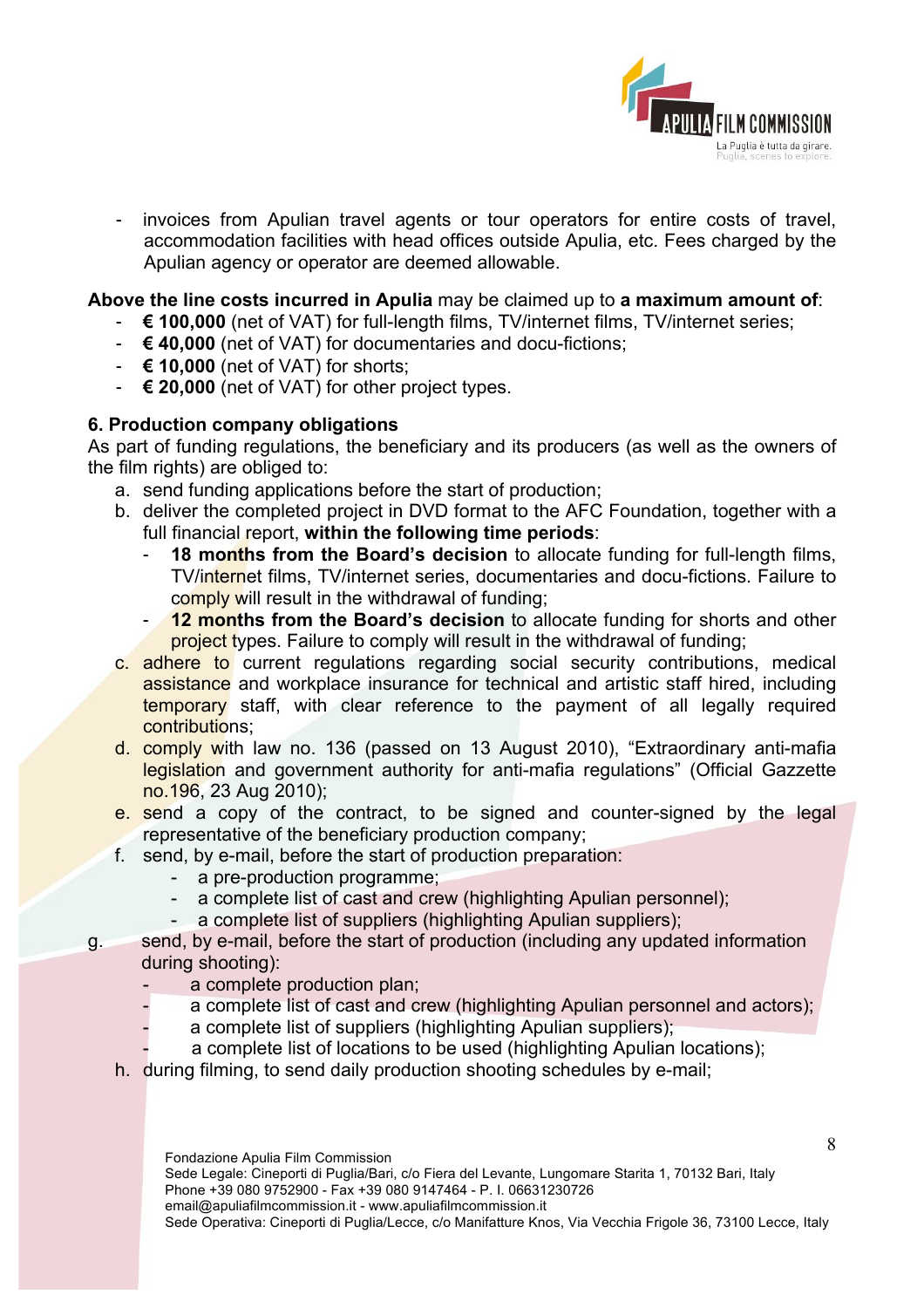

- i. organise a press conference in Apulia before the start of or during shooting with the presence of national and international newspaper journalists with the participation of the director and/or leading actors as well as representatives of the AFC Foundation;
- j. allow, at any given time, for the presence of an AFC representative during production;
- k. permit video recording or photography during production, to be carried out by an AFC representative for purely documentary purposes;
- l. send by e-mail before the end of production in Apulia:
	- a post-production plan;
	- a complete list of post-production crew (highlighting Apulian personnel);
	- a complete list of cast (e.g. sound dubbers), highlighting Apulian personnel;
	- a complete list of suppliers (highlighting Apulian suppliers used);
- m. include the AFC Foundation logo in the opening credits or as the first frame in the closing credits as well as on all the film's information, publicity and promotional material (press kits, etc.) together with the text "Film made with the support of the Apulia Film Commission". Screen image previews of the opening and closing credits in jpeg format must be sent to the AFC Foundation before any final or duplicate version of the film is completed. Failure to comply with this condition will result in the revocation of the outstanding balance of allocated funds;
- n. grant the Apulia Film Commission the rights for the free use of film footage as well as scene and backstage photography for AFC Foundation and Apulia Region use in institutional and promotional advertising;
- o. provide the AFC, at no additional charge, with 5 DVD copies of the film and backstage footage (or extra promotional footage) and 2 CD copies of scene photography;
- p. in cases of participation in national or international film festivals, allow for the presence of an AFC representative at the film presentation press conference at the festival where it has been entered.

#### **7. Financial statements and further production company obligations**

In order to obtain funding allocation and to avoid administrative and legal penalties ratified by law, beneficiary production companies must:

- adhere to current regulations regarding social security contributions, medical assistance and workplace insurance for technical and artistic staff hired, including temporary staff, with clear reference to their employment status and the payment of all legally required contributions;
- adhere to article 3, law no. 136 (passed on 13 August 2010), "Extraordinary anti-mafia legislation and government authority for anti-mafia regulations" (Official Gazzette no.196, 23 Aug 2010 in order **to trace cash flow**;
- compile and deliver an **itemised financial breakdown of the film project** (on paper), **verified by a certified accountant** or auditing company;

9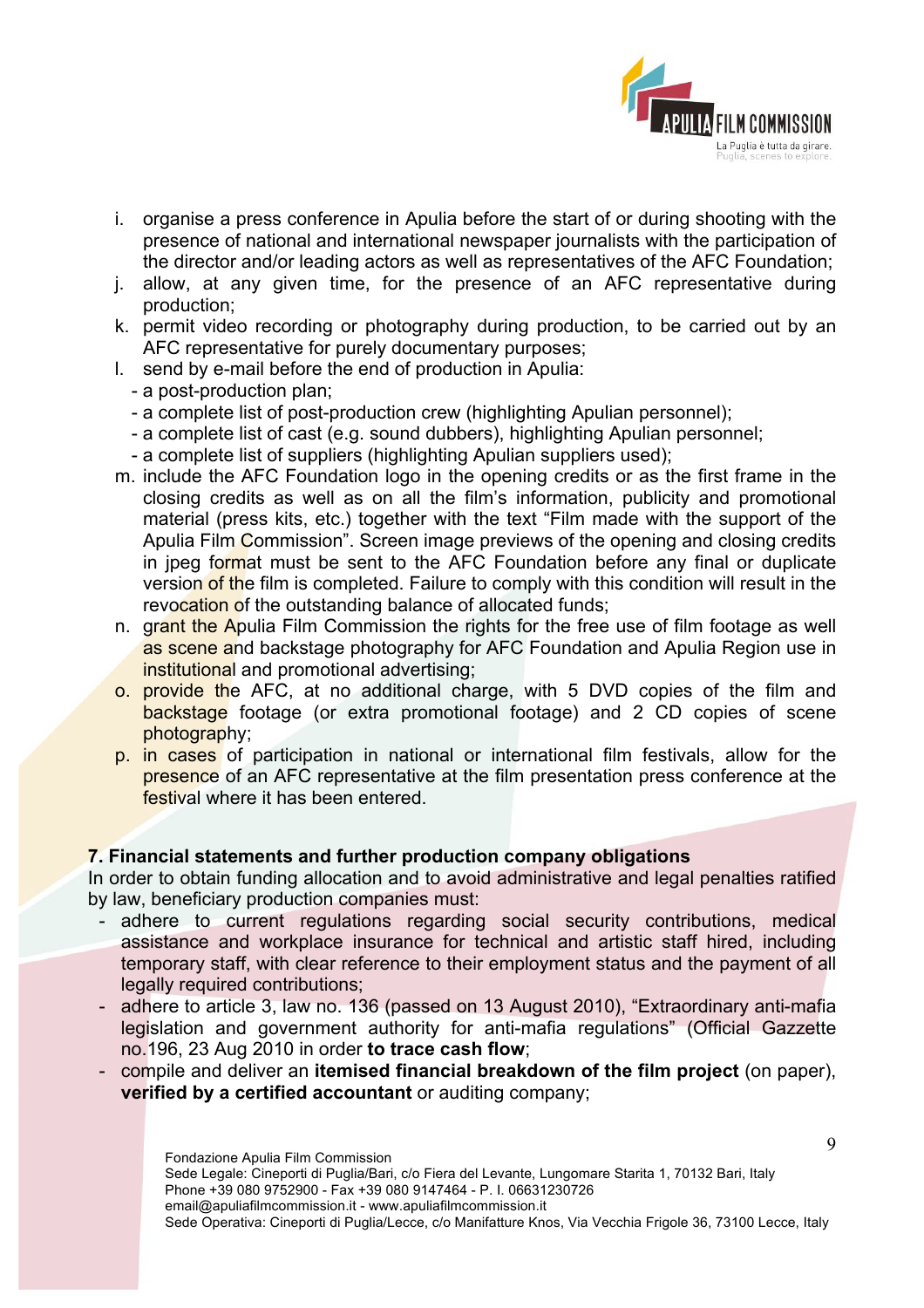

- submit certified copies of invoices, payslips and **all other documentation relating to allowable expenses incurred in Apulia, after VAT**. Each accounting document must include relative receipts.
- present:
	- self-certification of a DURC account (Certificate of national insurance contribution payments) as per Presidential Decree no.445 (28 Dec 2000) as a requirement of contribution and insurance obligations; this is required even for companies that have no permanent employees if they are required to be insured both with INAL and INPS;
	- self-certification, as per Presidential Decree no.445 (28 Dec 2000), attesting to compliance with obligations set out by Legislative Decree no.83 (2012), art.13.iii, with regard to contractors and sub-contractors of works and services and regular payment of tax deductions.

In cases where production companies are also beneficiaries of the Apulia Hospitality Fund or Apulia Development Film Fund, relative invoices may be reported on only one of the three funds.

### **8. Allocation procedures**

Funding will be allocated in accordance with the conditions set out in this document or following any additional formally stipulated agreements and will be divided into two separate payments as follows:

- **30%** advance payment;
- **70% outstanding balance payment after the post-production phase.**

As the second tranche payment is subject to modification or withdrawal (as per article 7 of the current document), it may only be requested from the AFC Foundation **after final audit checks have been made on the financial statement**.

Funding is **exempt from VAT** as it is allocated by a non-profit organisation, as per article 2,3A of Presidential Decree no.633 (26 Oct 1972). The grant is subject to a **4% withholding tax** under clause 28, section 2 of Italian Presidential Decree no.600 (29/9/73). This levy, paid by the AFC Foundation in the form of a withholding agent, must be clearly shown on the pre-payment invoice. The invoice, including a  $\epsilon$ 2 revenue stamp. must clearly show the **CUP number and CIG code**.

In accordance with legislation governing payments made by public administrations, the AFC Foundation is legally obliged to carry out **checks though the Equitalia system** and examine any contracted payment of over €10,000 for outstanding fiscal burdens with regard to the Italian tax authorities. In case of non-compliance, any debts which production companies have incurred with the tax authorities will be automatically distrained by Equitalia and paid by the AFC in the name and on behalf of the production creditor.